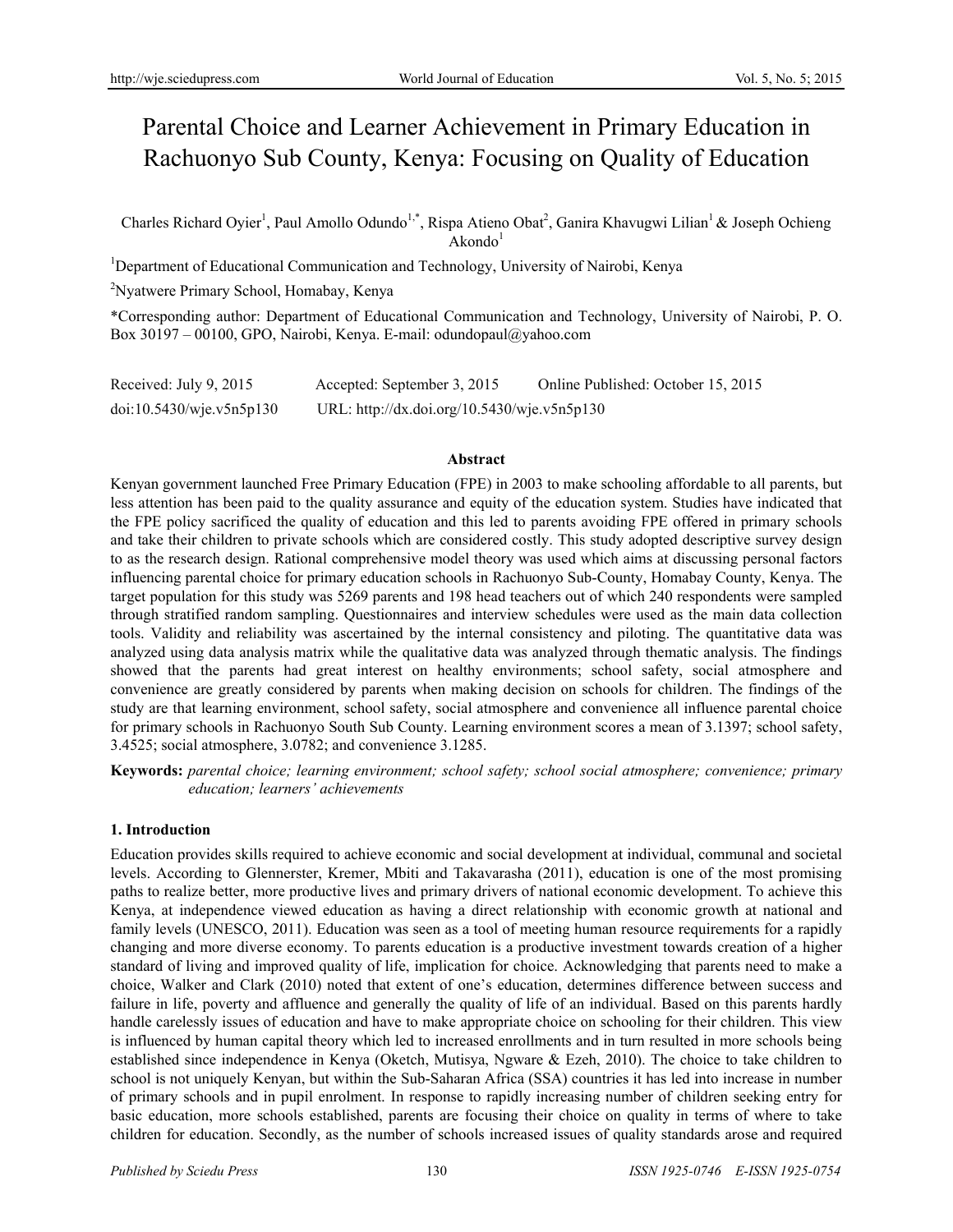parents to make decision in choosing school. In acknowledging this Niaz, Rupa and Nazmul (2012) noted that many parents seem to be looking for quality education at whatever cost, regardless of source of provision. In this regard, education has therefore come to occupy a strong position in Kenyan parents' daily life and quite a lot depends on the quality of education which an individual child receives. On the same vein, Glennerster et al (2011) noted that, the citizens and the government of Kenya have invested heavily in improving both access and quality of education, in an effort to realize the promise of education as well as to achieve the education-related Millennium Development Goals, Vision 2030 and middle industrial status.

In exercising choice parents are influenced by a desire to find the optimal school for their children. In an optimal school, parents are not only concerned with academic performance but also personal factors such as the learning environment, school safety, social atmosphere and convenience. Maphosa and Mammen (2011) noted this in a study on the impacts of the universal primary education (UPE) policy on educational attainment in rural South Africa. They found out that as much as parents attached more value to academic performance, personal factors also determine which school they would prefer for their children. In acknowledging that good education is extremely important, Walker and Clark (2010) noted that academic quality is not the only reason for choosing a school. The studies carried out by Maphosa and Mammen (2011) and that of Walker and Clark (2010) were in rural areas, where most parents are in lower socio economic status. In contrary, Dearden, Ryan and Sibieta (2010) found in a comparative study of private schools in United Kingdom and Australia that parents regardless of race or income level put personal values in consideration when choosing schools such as class size, safety, location, and presence of student's friends. This view of Dearden, Ryan and Sibieta (2010) is supported by Oketch and Somerset (2010) quoting Reay and Ball (2007) who in a survey on what the working class parents consider in choosing school for their children in Oxford, England noted that some parents reject the more academic or better, higher reputation schools purely on personal values. This could be what prompted Maphosa and Mammen (2011) to raise questions about the validity of the assumptions underlying market-model approaches to education which strongly favor academic performance. Therefore regardless of income level or socioeconomic status personal factors such as the learning environment, school safety, social atmosphere and convenience are considered by parents.

# *1.1 Parental Choice, Learning Environment and Learning Achievement*

Learning environment is the overall situation within the classroom. It ranges from class size, design, construction to available instructional resources. Learning outcomes are dependent not only on class size but also available space in a classroom that would enable adequate interaction between teacher and learners. As noted by Mbiti, (2010) over enrolment experience with introduction of Free Primary Education (FPE) policy in Kenya in 2003 led into increase in class sizes and challenged pedagogy. This pedagogical challenge experienced with introduction of FPE policy in made some parents to opt for private primary schools instead of public ones. A study commission World Bank (2010) found out that in 2000, prior to FPE, the gross enrollment rate in primary school was 87%, but increased to over 100% in 2003. This surge in enrollment sacrificed quality of education in public schools because of large class sizes. The effect of this was confirmed by Oketch, Mutisya, Ngware and Ezeh (2010) in as study on a comparative analysis on FPE policy in Kenya in which they found that some parents moved their children from public primary schools because of congestion. In summing up as suggested by Dearden, Ryan and Sibieta (2010) parents choose schools with small class size on the premise that they provide better educational quality. The space available in a class is further determined by the design and construction which also influence teaching and learning process; and parental choice of such schools. A well designed class quality and construction positively impact on instructional management. In supporting this position Yi and Chen, (2013) at international forum on creativity education in Shenyang, China noted that the design of learning areas should take into account learners' development needs, provide convenient spaces that will help students to learn. This supports Maphosa and Mammen (2011), who noted that effective use of space and carefully mapped building plans are considered by parents on top of teaching activities to cater for learners' needs and progress. For their part Oketch and Somerset (2010) carefully mapped building plans to establish suitability for catering for learners' needs and could influence parental choice on children schooling.

Availability of instructional resources in a classroom defines suitability of learning environment and has an influence on learners' achievement. According to Oketch, Mutisya and Sagwe (2012), effective teaching requires adequate and appropriate facilities, materials and equipment for students to learn in a classroom. Parents would most likely consider schools adequate instructional resources as they facilitate understanding of abstract concepts. Apart from facilitating understanding of abstract concepts, Oketch, Mutisya and Sagwe (2012) added that availability of instructional materials has a positive correlation on learners' performance. The introduction of FPE over stretched facilities in public schools and especially provision of adequate instructional resources which made parents to opt for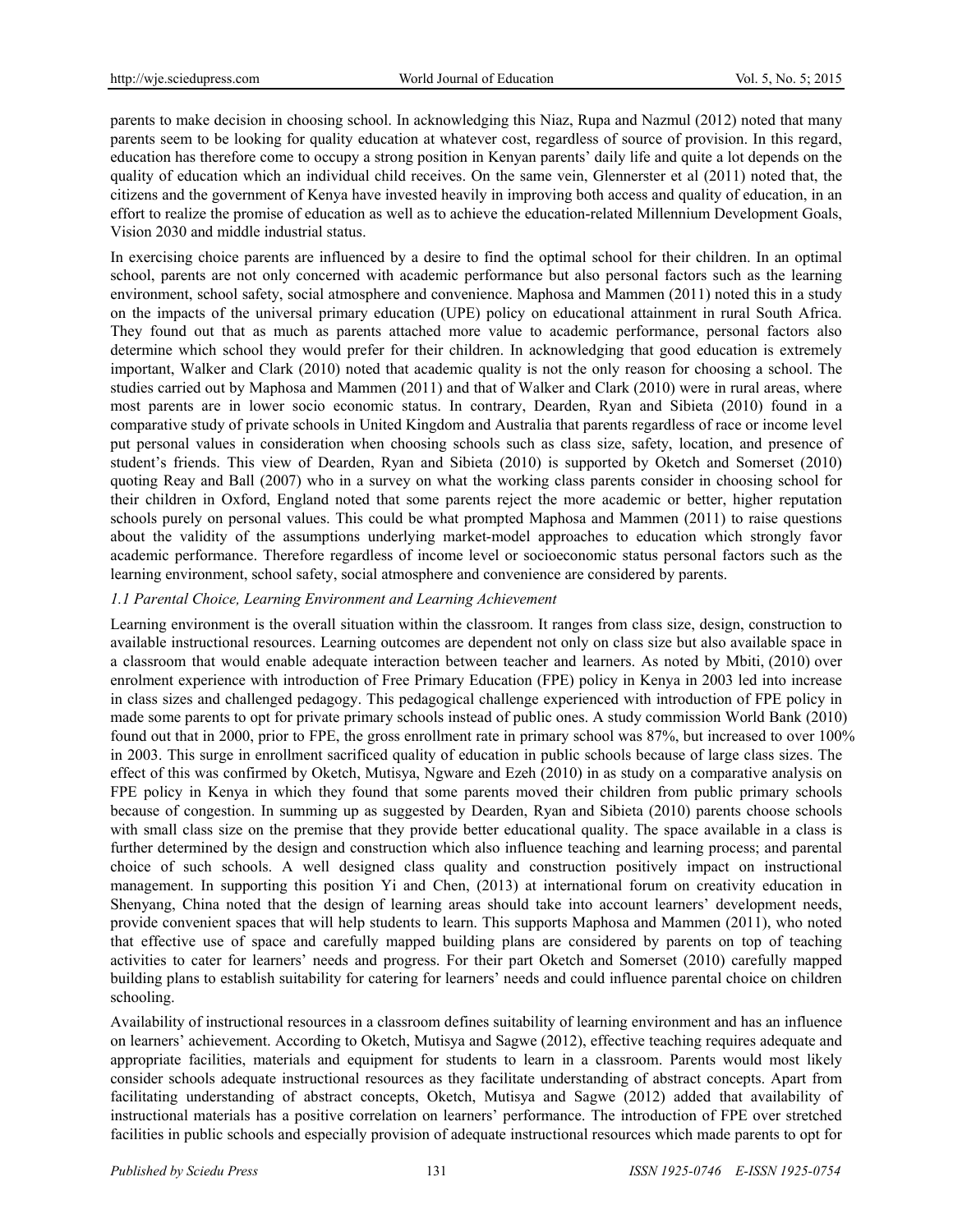private instead of public schools (Sarangapani &Winch, 2010). In a study comparing parents of children in public schools to parents who opted for private ones, Niaz, Rupa and Nazmul (2012) found that parents were most likely to choose schools based on availability of instructional resources because they impact on academic performance and also help in class control. In Kenya a study by Lucas, Adrienne and Mbiti (2010), on school choice under the FPE policy found out that academic competition is seen in private primary schools to attract children because the obsession with examination results that ultimately determines the kind of secondary school a child is likely to attend.

# *1.2 Parental Choice, School Safety and Learning Achievement*

School safety embodies another educational priority that parents may consider when making decision on school choice for their children. In fact one of the most important ways in which parents are involved in children's education is through choosing school that is safe. In their study Dearden, Ryan and Sibieta (2010) suggested that parents choose schools for academic reasons and safety. School Safety are measures undertaken by learners, staff, parents and other stakeholders to either minimise or eliminate risky conditions or threats that may cause accidents, bodily injury as well as emotional and psychological distress (Niaz, Rupa & Nazmul, 2012). A safe and secure school environment facilitates and fosters quality teaching and learning in educational institutions. Safety, especially in schools, is even more critical given the fact that young children are vulnerable to insecurity. In fact, Sarangapani and Winch (2010) identified safety as one of the overriding concerns that parents consider when choosing primary schools for their children. Schools should therefore provide conditions that allow students to study where parents can feel that their children are safe irrespective of their socio-economic status. Oketch and Somerset (2010), noted in a study on demand for primary schooling in Kenya like in Madagascar that children security influences in parental choice between public and private providers.

The Children's Act of 2001, lays emphasis on protection of all children. The school and educational institutions are required to be aware of such rights in order to provide for safeguarding children. Comprehensive school safety is, therefore, fundamental to school success and learner achievement. This was echoed by Lucas, Adrienne and Mbiti (2010) on a study about school choice between public and private primary schools under FPE policy in rural Kenya suggested that parental choice should be looked at beyond academic and children security and comfort in school need to be emphasized. It is important to note that parents prefer schools that perform the core functions of educating children in a safe environment, irrespective of social class. Contrary opinions have been brought forward by different studies, for example Sarangapani and Winch (2010) found that low-income parents preferred that schools perform the core functions of educating children in a safe environment more so than high-income ones. However, this may hold depending on prevailing situations and may differ from one country to another. In Kenya since 2008 unprecedented insecurity is being experienced first from post election violence and secondly due to increasing threat of terror attacks by Al-Shabaab from Somali, various vigilante groups and illegal gangs. Again cases of child abuse that continue to occur, among many other social ills, necessitate keen interest of parents on school safety standards.

## *1.3 Parental Choice, Social Atmosphere and Learners Achievements*

School social environment besides academic preference influence some parents when choosing a school for their children. For example, teacher-pupil relationship, discipline and the diversity of the school determine choice by parents. To provide students with a good learning environment, schools should make improvements that allow positive social interactions for sustained cohesiveness. In South Africa, a study by Maphosa and Mammen (2011) on the public/private school choices of low-income households found out that most parents do not feel the need to examine all the alternatives; rather, they wanted to find schools with a strong disciplinary climate and a positive social atmosphere. In the contrary Sarangapani and Winch (2010) suggested that lower-income parents are much less likely to report that school social atmosphere is important consideration when choosing a school for their children. In practice, parents whether with a college education or not are concerned with school social acceptance and teaching values for consideration in deciding children education. Agreeing with this, Oketch and Somerset (2010) argued that parents did not base their choice of school on academic quality alone because disciplinary climate and social atmosphere is equally of importance. Parents also give consideration to teacher-student interactions to which some parents who feel that it is important that every student feel respected. A curriculum design that stresses both intellectual and non-intellectual developments could create a sound educational environment that would impress parents. Yi and Chen, (2013) referring to a case study of Chi-Chiang Elementary School in Taipei, China noted that schools where teacher-student interactions are emphasized and where every learner feels respected easily influence parental choice of school. Agreeing with this, Sarangapani and Winch (2010) noted that by re-creating value of school education, a school could develop specialties by integrating and applying existing facilities, manpower, and community resources in an effective way to bring a positive social atmosphere. On their part Omolo and Simatwa,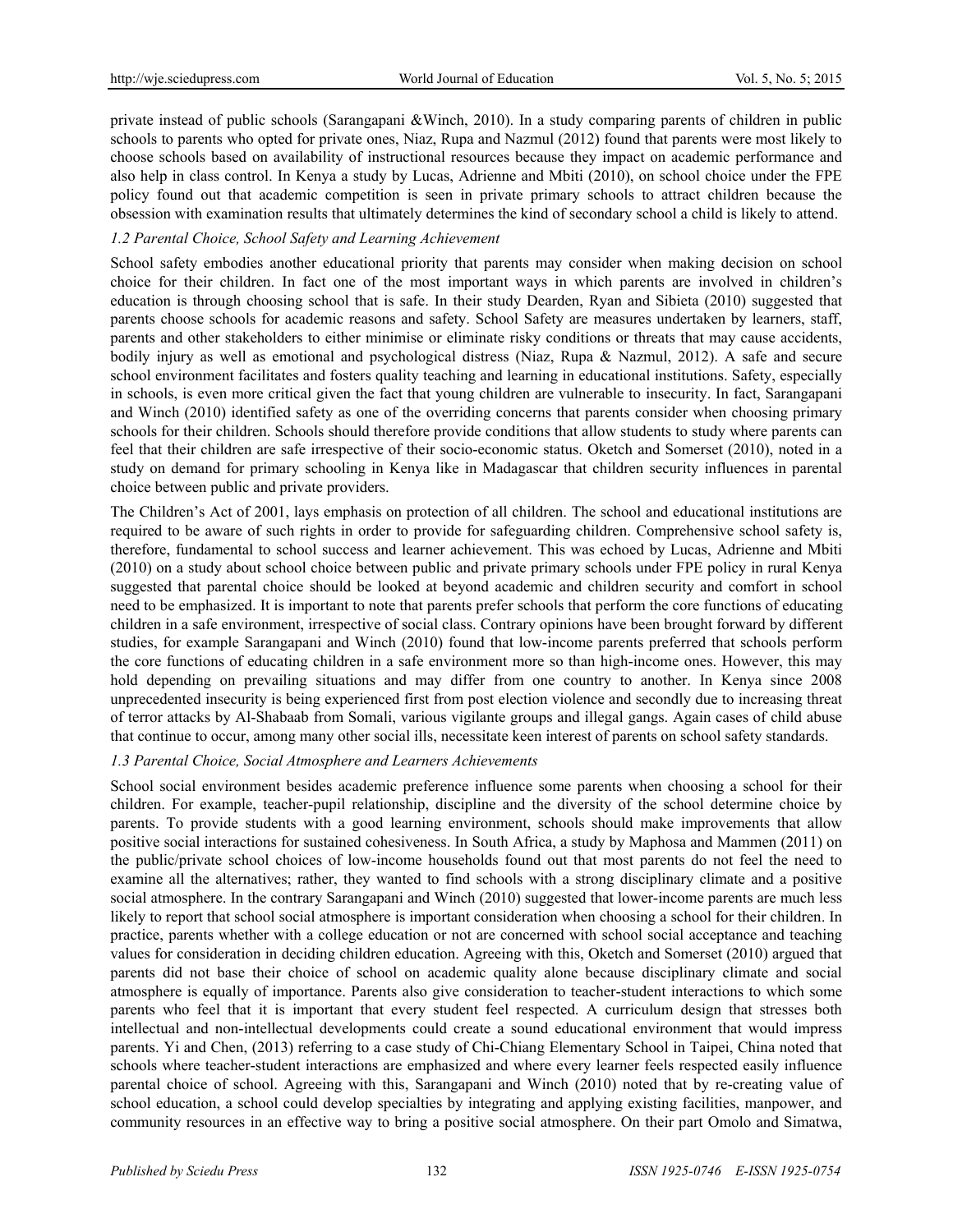(2010), noted that parents rejected their designated school for reasons associated with social issue and disciplinary climate rather than academic quality.

## *1.4 Parental Choice, Convenience and Learners Achievements*

Parents typically choose a school de facto, according to where they live as a convenience when deciding on children's education. In rural Kenyan most schools do not provide transportation to and from the schools, and to parents here convenience includes issues associated with distance to and from school. Those who are most likely to say that location is important are those who are least likely to have resources necessary to sustain daily transportation to and from a faraway school (Omolo and Simatwa, 2010). Pupils attending a school out of immediate environment spend more time on commuting have less time for learning. The more time a pupil spends on school work, the more learning and stronger willingness to acquire more knowledge and studying in a school outside the zone could have negative impact on learning. According to Dearden, Ryan and Sibieta (2010) irrespective of socio-economic status parents consider location an important element in deciding school for their children. School location have an influence on parents decision on schools choice as noted by Johnson and Bowles (2010) in study on middle schools India where majority based their decision on school-home distance. The same was found by Walker and Clark (2010) in a study on parental choice in relation to lifestyle, locality and loyalty. In their study Walker and Clark (2010) telephone-interviewed education superiors in Minnesota's eighty-four school districts and asked reasons why parents chose their school; and found that main consideration was travel distance to school. Supporting this position Oketch, Mutisya, Ngware and Ezeh (2010) in study carried on why are there proportionately more poor pupils enrolled in non-state schools in urban Kenya in spite of FPE policy, showed that transport accessibility was the top consideration for parents when deciding schools for children. In Bangladesh, a study by Asadullah, Niaz and Chaudhury (2010) on the public/private school choices of low-income households found out that most parents do not feel the need to examine all the alternatives; rather, wanted to find the nearest school with a strong disciplinary climate and a positive social atmosphere.

#### **2. Statement of the Problem**

Despite Kenyan government effort to fund primary education through FPE programme and making it affordable to all parents, some still take their children to private schools which are regarded by others to be costly or prefer specific public schools considered as offering better primary education. Kenyan education system has clear learning outcomes publicized by a uniform examination in which academic performance is much expected to influence parental choice for children education. Less attention has been paid to personal attributes such as learning environment, learners' safety, social atmospheres and convenience could influence parental decision on schools to take children. It was therefore important to look at personal values parents attach to their decisions in choosing schools whether public or private primary for children educations.

## **3. The Purpose of the Study**

The purpose of this study was to examine personal factors influencing parental choice for primary schools in Rachuonyo Sub-county in Homabay County, Kenya. Specifically, the study looked at how learning environment, school safety, social atmosphere and convenience guide parents on deciding which primary school to take their children.

## **4. Theoretical Framework**

This study considered school choice as decision making process that depends on value attachment as noted by Bagley, Woods and Glatter (2001). In this regard the study adopted Rational Comprehensive Model (RCM), which assumes that the decision maker can identify the problem, has goals, values, and objectives that are clear and ranked in accordance with their importance. In deciding on schools using this models parents' goal is quality education; values are personal attributes such as learning environment, school safety, social atmosphere and convenience; the objectives are learners' achievements. In applying RCM Ashon-Cudjiw (2009) noted that alternative ways of addressing the problem are considered; their cost-benefit analysis or rather advantages and disadvantages are investigated. In this case a parent will consider different schools, compare them in terms of personal attributes and choose the one that maximizes possibility of acquiring quality education (Huisman and Smits, 2009). According to Ashon-Cudjiw (2009), the proponent of RCM was the eminent sociologist Max Weber in 1950 whose concept of rationalization in decision making was based on choices from the factors as core values.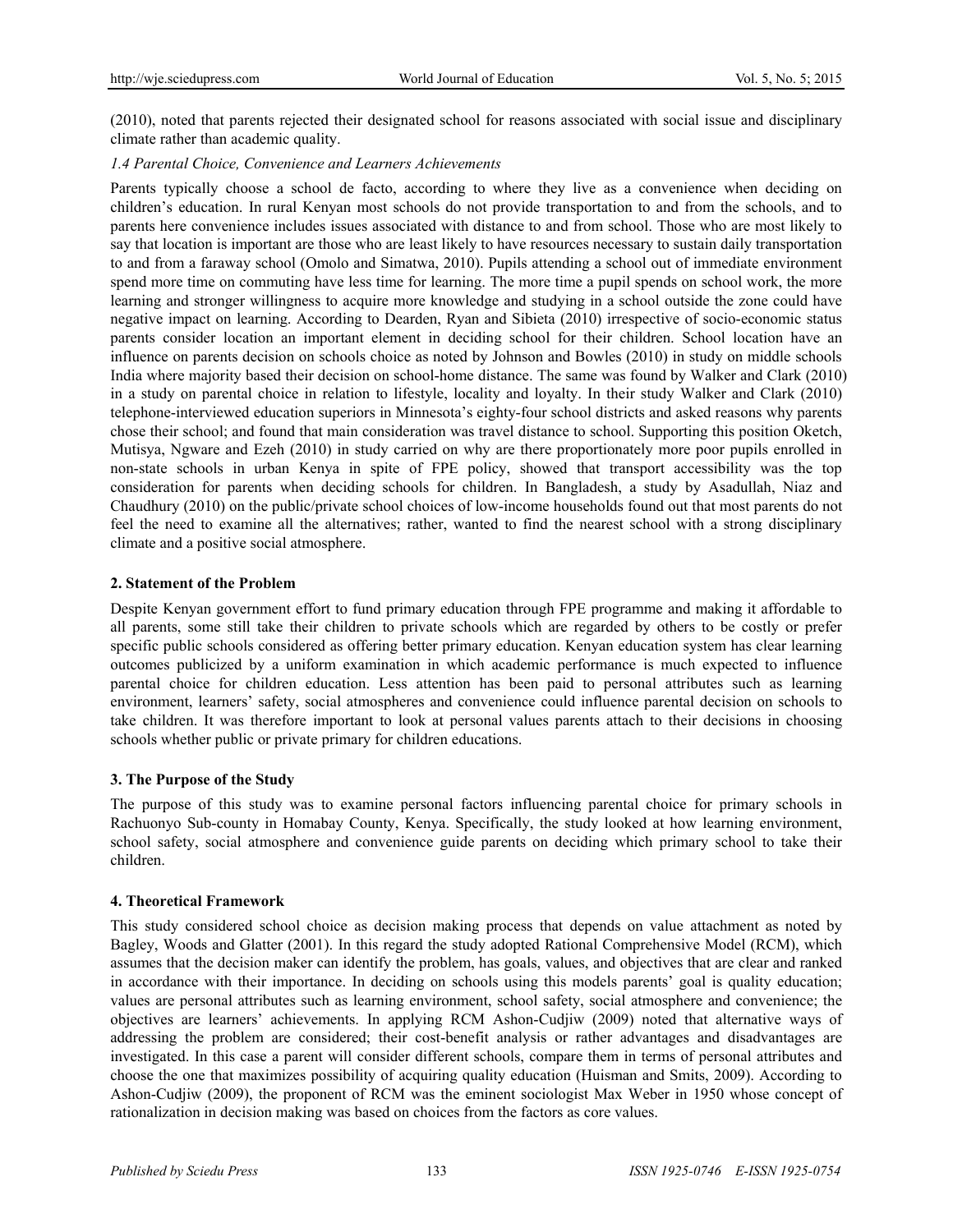In employing RCM, the study argues that when parents make decision on choice of school, they attach their decision on some values (Asadullah, Niaz & Chaudhury, 2010). In this study the personal attributes attached to schools choice considered were learning environment, school safety, social atmosphere and convenience. As theoretical model in public policy decisions all possible options to solving the problem are identified in RCM and the costs and benefits of each option are assessed and compared with each other. The main problem with rational-comprehensive approaches according to Sarangapani and Winch (2010) is that it is often very costly in terms of time and other resources that must be devoted to gathering the relevant information. In their part Niaz, Rupa and Nazmul (2012) argued that often the costs and benefits of the various options are very uncertain and difficult to quantify for rigorous comparison. The costs of undertaking rational-comprehensive decision-making may themselves exceed the benefits to be gained in improved quality of decisions.

## **5. Conceptual Framework**



The conceptual framework indicates that family socio-economic status has influence on personal attributes such as learning environment, learners' safety, school social atmosphere and convenience. These personal attributes have a role influence on quality of education children will get from school. Family socio-economic status, personal attributes and the expected quality of education influence parental decision in choosing schools for children.

## **6. Methodology**

The study on personal factors influencing parental choice for their children in primary schools in adopted a descriptive survey design. The target population was made up of parents of pupils in class eight from private and public primary schools in Rachuonyo South-Sub County in Homabay County, Kenya. There are 198 primary schools in Rachuonyo South-Sub County out of which, 45 schools are private and 153 are public primary schools. The numbers of class eight pupils in public primary schools were 4597 while those in private were 672. The study assumed that one parent has one child and this gave the target population to be 5269 parents. In sampling purposive and stratified random sampling techniques were used in which case a ratio of 3:1 was purposively used respectively to drawn the sample from public and private schools. Stratified random sampling was used to ensure inclusion of different categories of schools to give 10 private and 30 public schools resulting into 40 which was about 25% of the targeted ones as recommended by Asadullah, Niaz and Chaudhury (2010). From each sampled school, 5 parents of class eight pupils were randomly sampled giving a sample size of 200 parents to whom questionnaires were distributed. To ensure validity of the instruments peer consultation was used to adjust and modify both the interview schedule and the questionnaire. For reliability, a pilot study involving 4 schools that were not part of the sample schools was done; two private and two public primary schools were randomly sampled from which parents of two pupils in class 8 were given questionnaires. The pilot study enabled the researcher to familiarize oneself with the administration of the instrument. Split-Half technique of reliability testing was employed, whereby the pilot questionnaires were divided into two equivalent halves and then the Spearman correlation coefficient was computed. A reliability coefficient of 0.7 or greater was accepted which is recommended by Asadullah, Niaz and Chaudhury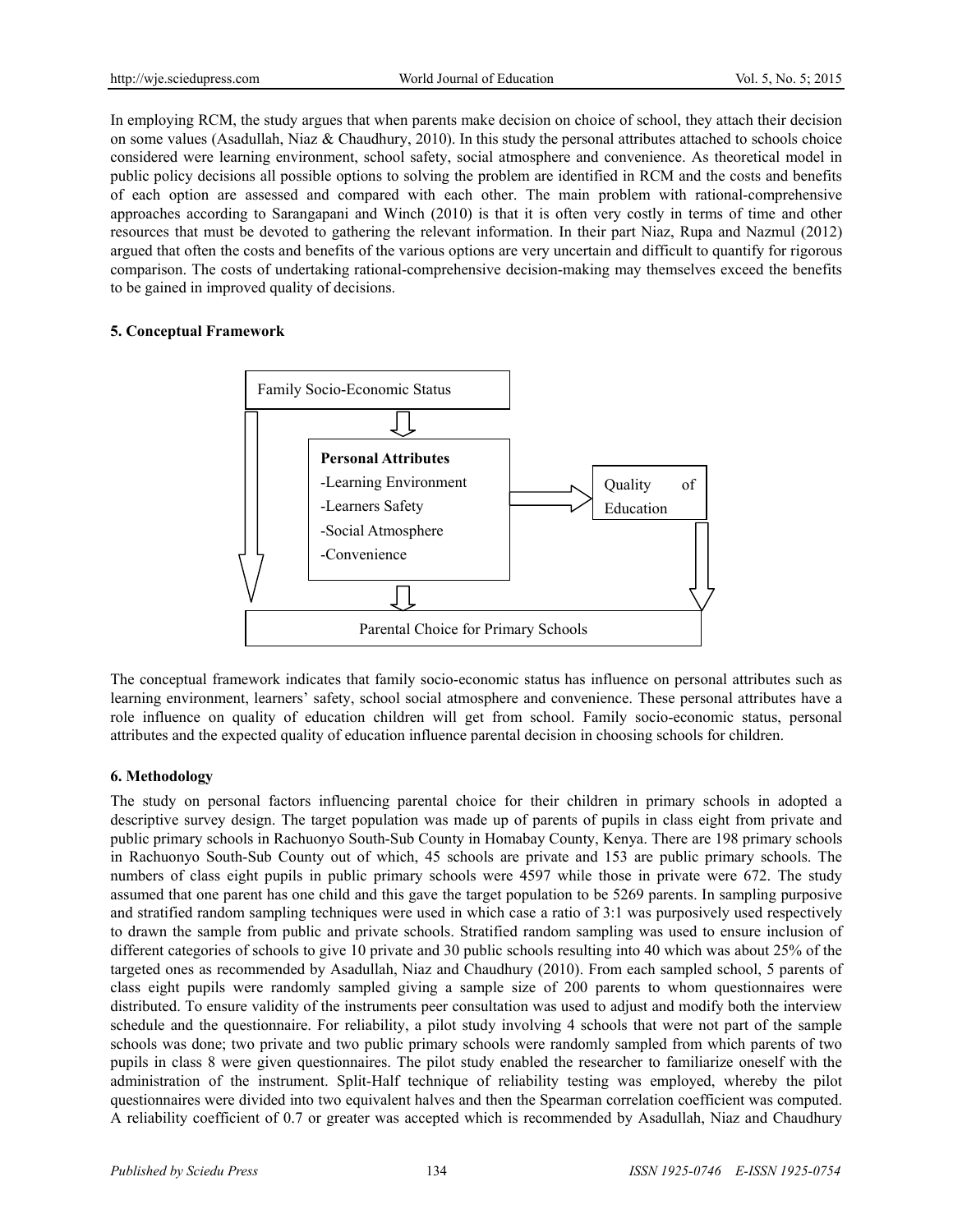(2010). Before date analysis was undertaken, questionnaires were checked for wrong entries, errors in responses, omissions and other inconsistencies. Open ended questions were grouped into themes or sub-themes then coded. The coding system was incorporated in the Statistical Package for Social Science (SPSS) version 22 data analysis software. Data analysis involved both descriptive and inferential statistics.

## **7. Findings and Discussions**

The findings were drawn from 179 parents of out 200 sampled (89.5%) which was considered adequate enough for analysis.

| <b>School</b>    | Public       | 68.9 | Private    | 23   | Public   | 2.5  | Private        | 2.5          | Private    | 3.0      |
|------------------|--------------|------|------------|------|----------|------|----------------|--------------|------------|----------|
| <b>Type</b>      | MD           |      | MD         |      | ΒB       |      | ΒB             |              | MВ         |          |
| <b>Fathers</b>   | Post         | -7   | Graduate   | 25   | College  | 14.4 | Secondary      | 21.1         | Primary    | 7.8      |
| <b>Education</b> | Graduate     |      |            |      | Dip/Cert |      | School         |              | School     |          |
| <b>Mothers</b>   | Post         | 5.8  | Graduate   | 12.7 | College  | 14.8 | Secondary      | 19.6         | Primary    | 21.      |
| <b>Education</b> | Graduate     |      |            |      | Dip/Cert |      | School         |              | School     | 7        |
| Family           | <b>Below</b> | 17.3 | 10,001-3   | 33   | 30,001-5 | 26.8 | 50.001-70      | 12.3         | Above      | 9        |
| Income           | 10,000       |      | 0,000      |      | 0,000    |      | .000.          |              | 70000      |          |
| <b>Transport</b> | Walking      | 67   | <b>PSV</b> | 16.8 | Motor    | 16.3 | <b>Bicycle</b> | $\mathbf{0}$ | School     | $\theta$ |
| to Schools       |              |      |            |      | Bike     |      |                |              | <b>Bus</b> |          |

**Table 1.** Characteristics of Respondents (in percentages)

**Key:** MD: Mixed Day, BB: Boys Boarding, MB: Mixed Boarding, PSV: Public Service Vehicle

# *7.1 Parental Choice and School Types*

In this study primary schools were categorized on the bases of being day or boarding; and single gender or mixed. Parents were asked to state primary school category for their children. Table 1 indicates that, 68.9% of parents had children in public mixed day primary schools; 23% in private mixed day; 2.5% in private boys' boarding; 2.5% public boys' boarding; and 3.0% mixed boarding private. The findings shows parents prefer day over boarding schools for children's primary education, totaling 91.9% out of which 68.9% are in public and 23% in private. This is an indication that convenience is a determinant in parental choice for children primary education in Rachuonyo South Sub County. Those with children in private day schools apart from convenience could have considered quality of education offered. This is supported by Oketch, Mutisya, Ngware and Ezeh (2010) assertion that parents seem to be looking for quality education at whatever cost and those who can afford take children to private day schools in Rachuonyo South Sub County.

# *7.2 Parental Choice and Educational Levels*

Parents with higher educational attainment are more likely to find themselves in positions where they can make informed decisions on children's education. This study sort the educational level of both parents and according to Table 1 it was found that more fathers have post secondary compared to mothers. It shows that 11.7% fathers and 5.8% mothers have post-graduate education; 25% fathers and 12.7% mothers are university graduate; 14.4% fathers and 14.8% mothers have either college diplomas or certificates. This large number of parents with post secondary education indicates that informed choices about children primary education were made. As noted by Asadullah, Niaz and Chaudhury (2010) empirical evidence consistently demonstrates a positive relationship between parents' education and the likelihood that they would send their children to a private school. The fact that most parents picked day schools for their children in Rachuonyo South Sub County, there was likelihood that higher educational levels had influence on choice of private day schools for convenience and quality. Further analysis according to Table 2 showed that education levels had no significant influence on the school choice because the more educated opted for public mixed day schools. This indicates that private schools in Rachuonyo South Sub County could be offering lower education.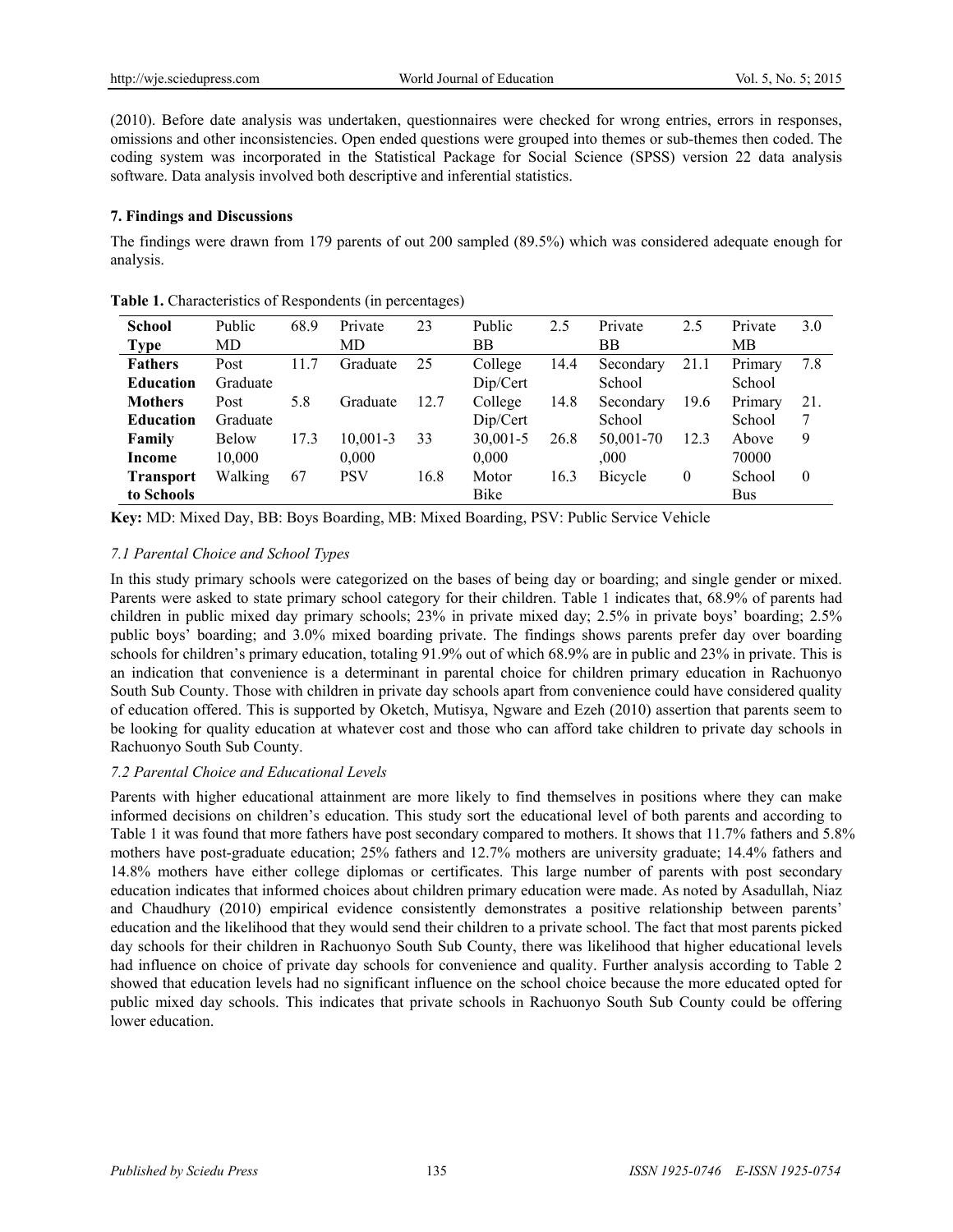| School Type | Primary Level |        | Secondary Level |        | College and University Levels |        |
|-------------|---------------|--------|-----------------|--------|-------------------------------|--------|
|             | Father        | Mother | Father          | Mother | Father                        | Mother |
| Public MD   | 69            | 18     | 26              | 68     | 29                            | 38     |
| Private MD  | 12            |        | 30              | 42     |                               |        |
| Private BB  |               |        |                 | 0      |                               |        |
| Public BB   |               | 4      |                 | O      |                               |        |
| Private MB  |               |        |                 | O      |                               |        |
| Total       |               | 22     |                 | 110    | 29                            | 47     |

| <b>Table 2.</b> Parental Choice and the Level of Education Cross-tabulation |  |  |
|-----------------------------------------------------------------------------|--|--|
|                                                                             |  |  |

Key: MD: Mixed Day, BB: Boys Boarding, MB: Mixed Boarding, PSV: Public Service Vehicle

## 7.3 Parental Choice and Family Income

Parents consider education as a productive investment towards creation of a higher standard of living and improved quality of life, implication for choice. Rowley and Goldring (2006) observed that parents with low socioeconomic background give relatively more importance to learning achievement than to student satisfaction with hopes that through education they will break from poverty. In this study parents were asked to give a monthly estimation of family income from various sources. From Table 1, the findings show a normal distribution of income among families in Rachuonyo South Sub County with 17.3% earning less than Kshs: 10,000 (USD 111), 33% earn Kshs: 10,001-30,000 (USD 111-333), 26.8% earn Kshs: 30,001-50,000 (USD 333-777), 12.3% earn Kshs: 50,001-70,000 (USD 555-777) and 9% earn above Kshs: 70,000 (USD 777). As already mentioned socio-economic has no significant influence on parental choice in Rachuonyo South Sub County. Contrary to Rowley and Goldring (2006) assertion that parents of low socioeconomic background give relatively more importance to learning achievement, Figure 1 indicates that level of family earnings has no influence on parents' decision on where to take children in Rachuonyo South Sub County





## 7.4 Parental Choice and Distance to School

Convenience associated with the distance to and from the school and transportation is priority parents consider when choosing a school for children. In Rachuonyo South Sub County no primary school provides transportation to and from home. Supporting choice of day schools, Table 3 indicates that 67% (120) of the pupils walk, 16.8% (30) use public service vehicles and 16.2% (19) use motor bikes. Results from parents revealed that 74 (61.67%) of those who walk spend less than 10mins to reach school and 46 (38.33%) take 10-20mins; all those who use PSV and motor bike take less than 10mins to be in school, a further indication that convenience is a determinant in parental choice. This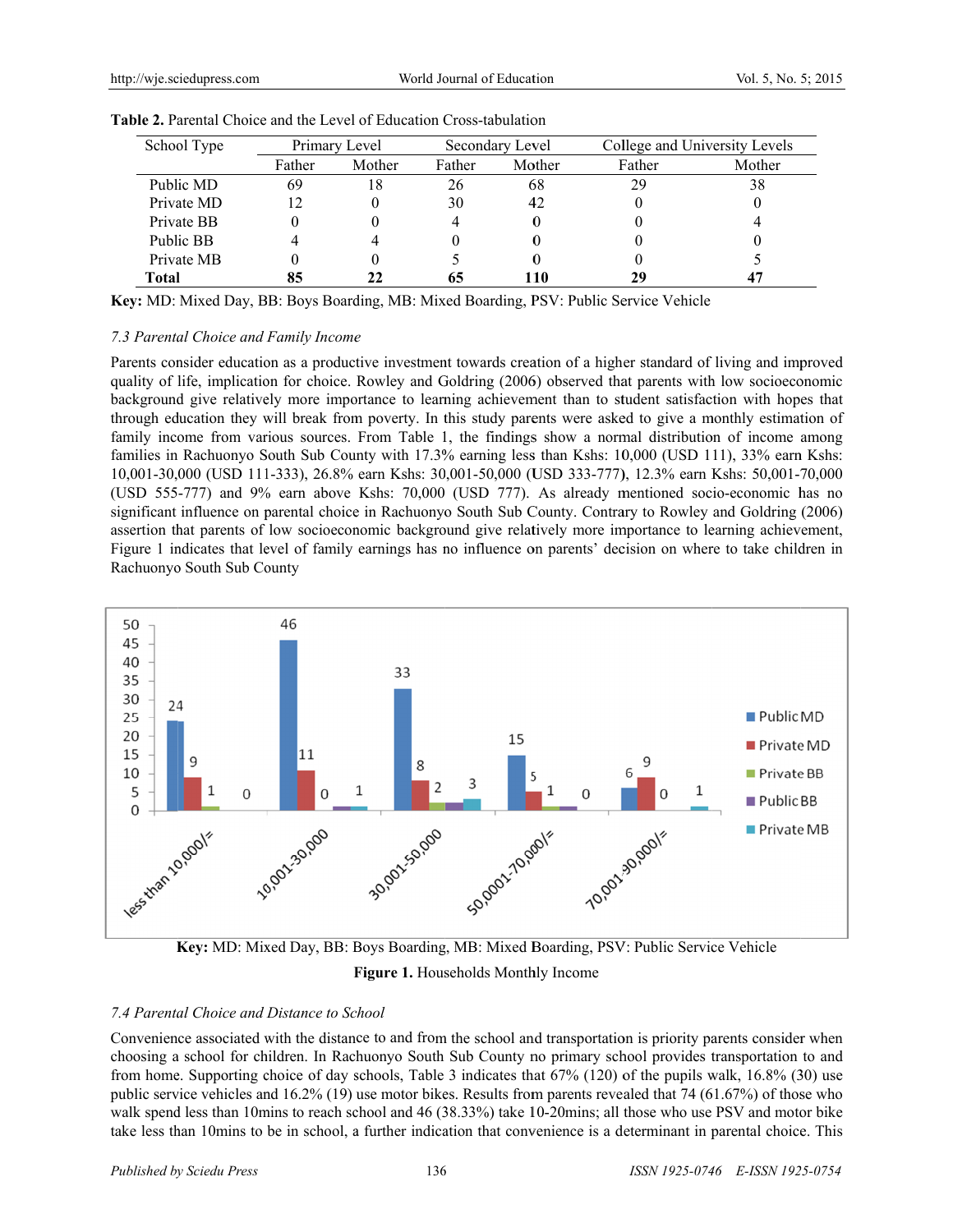was confirmed through interviews of the some head teachers that pupils take an average of 15mins to get to school walking from their homes. Schools within a sub county are administratively divided into divisions with zones. According to Wango (2011), the number of schools within a zone varies depending on population; in arid semi-arid areas zones could be very big with few schools. Rachuonyo South being a high potential area, zones must be small in sizes but with many schools

| Type of School |         | Mode of Transportation | Total     |     |
|----------------|---------|------------------------|-----------|-----|
|                | Walking | <b>PSV</b>             | Motorbike |     |
| Public MD      | 70      | 25                     | 29        | 124 |
| Private MD     | 42      |                        |           | 42  |
| Private BB     |         |                        |           |     |
| Public BB      |         |                        |           |     |
| Private MB     |         |                        |           |     |
| Total          | 120     | 30                     | 29        | 179 |

**Key:** MD: Mixed Day, BB: Boys Boarding, MB: Mixed Boarding, PSV: Public Service Vehicle

## *7.5 Parental Choice and Personal Attributes*

This study considered school choice as decision making process that depends on value attachment as noted by Bagley et al., (2001). Using RCM personal attribute such as learning environment, school safety, social atmosphere and convenience were considered as some of values parents attach when deciding schools for children. Parents were asked to rate the extent to which learning environment, school safety, social atmosphere and convenience influence their decision in choosing school for children. They were asked to indicate on a four point scale the extent to which these attributes correctly describe the values they attached to deciding school choice for children in a four-likert scale, (where  $1=$  Not at all,  $2=$  To a less extent,  $3=$  To a moderate extent and  $4=$  To a great extent). In analyzing the findings a mean score of 1 or less implies that the factor has no influence on parental choice in deciding schools for children; a mean score above 1 but less than 2 indicates that to a less extent the factor influence parental choice for their children school; a mean score less than 3 but more than 2 suggests that to a moderate extent the factor influence parental choice; and a mean score of above 3 but less than 4 implies that to a great extent it influences parental choice.

| <b>Personal Attribute</b> | N   | Mean      | <b>Std Dev</b> |
|---------------------------|-----|-----------|----------------|
| Learning Environment      | 179 | 3 1397    | 0.213245       |
| School Safety             | 179 | 34525     | 0.16586        |
| School Social Atmosphere  | 179 | 3 0 7 8 2 | 0.20604        |
| Convenience               | 179 | 3.1285    | 0.252825       |

## 7.5.1 Learning Environment

Learning outcomes are dependent on class size and available space in a classroom that would enable adequate interaction between teacher and learners. On top of these parents would mostly pick schools with well designed and constructed classrooms, having moderate enrollment and adequate instructional resources all of which constitute the learning environment. Table 4 indicates that learning environment had a mean score of 3.1397 in Rachuonyo South Sub County, showing that it influences parental choice to a great extent. The findings agree Yi and Chen, (2013) who noted that the design of learning areas should take into account the students' development needs, provide convenient spaces that will help students to learn and Maphosa and Mammen (2011) , argued that effective use of space and carefully mapped building plans are considered by parents on top of teaching activities to cater for students' needs and progress. Parents believed as reported by Lucas, Adrienne and Mbiti (2010), that overcrowding and heavy teacher workload created stressful working conditions for teachers

#### 7.5.2 School Safety

School Safety is an integral and indispensable component of the teaching and learning process. Indeed no meaningful teaching and learning can take place in an environment that is unsafe and insecure to both learners and staff. Safety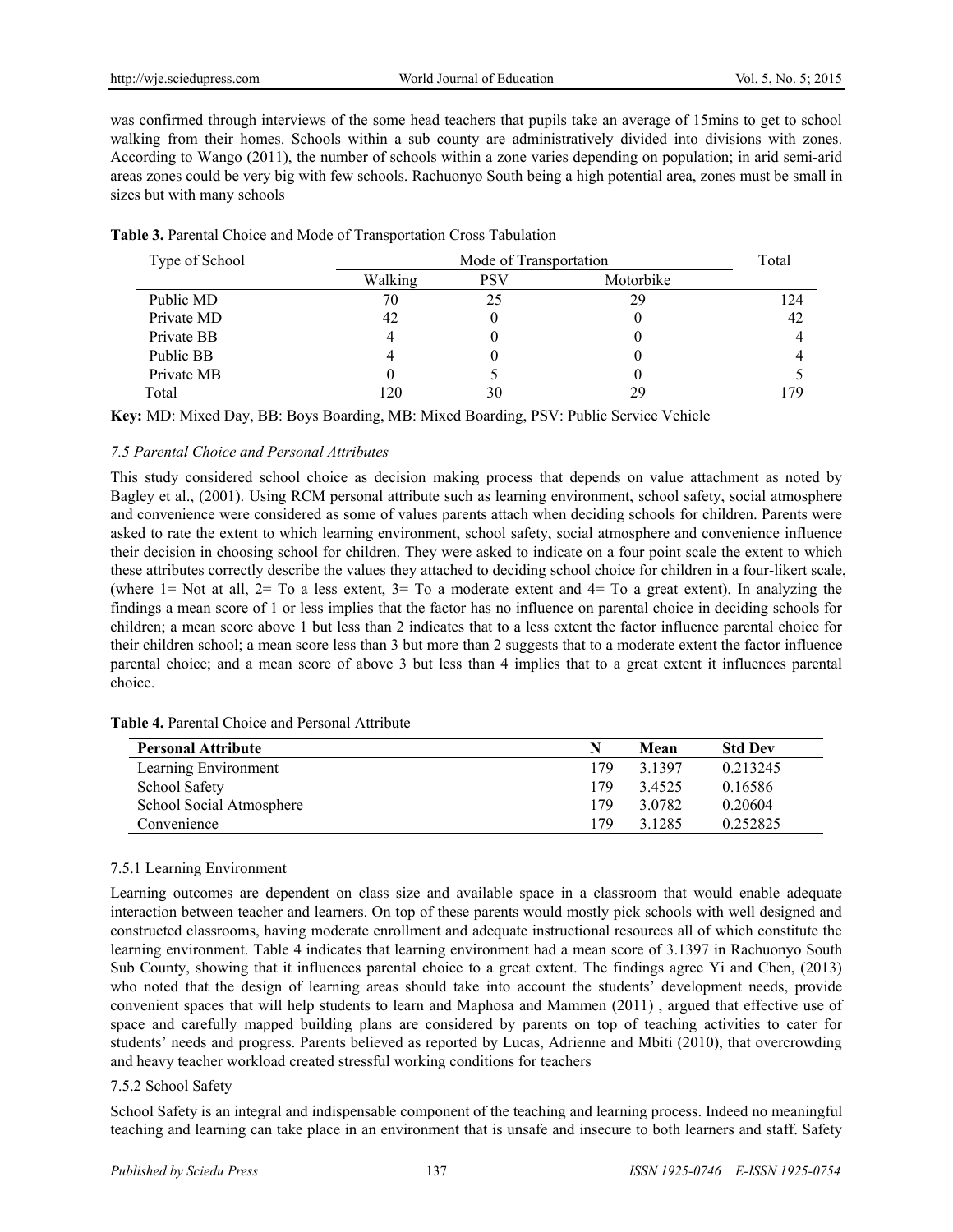embodies another educational priority that parents may consider when engaging in the school choice process. In fact, Sarangapani and Winch (2010) identified safety as one of the overriding concerns that parents consider when choosing schools for their children. In Rachuonyo South Sub County according to Table 4, school safety had a mean score of 3.4525 an indication that parents considers it to a great extent when choosing children schools. The study findings are in agreement with Oketch and Somerset (2010) who noted that children security is major factor in parental choice between public and private providers, a situation which is great important in Kenya because of threat to terror attack.

# 7.5.3 Social Atmosphere

To provide students with a good learning environment, schools should make improvements that allow positive social interactions for sustained cohesiveness. School social environment besides academic preference influences parental decisions when choosing schools for children. Table 4 indicates that social atmosphere with a mean score of 3.0782 has an influence of parental decision on which schools to take children in Rachuonyo South Sub County. Factors like teacher-student interactions were emphasized by some parents who felt that they were of importance for every student. On their side head teachers agreed that a curriculum design that stresses both intellectual and non-intellectual developments could create a sound educational environment that would impress parents. This is in agreeing Sarangapani and Winch (2010) assertion that by re-creating value of school education, a school could develop specialties by integrating and applying existing facilities, manpower, and community resources in an effective way to bring a positive social atmosphere.

## 7.5.4 Convenience

According Dearden, Ryan and Sibieta (2010), parents choose schools that are convenient with the belief that they will provide better educational quality. They believe that pupils attending a school out of immediate environment spend more time on commuting have less time for learning. In Rachuonyo South Sub County according to Table 4, convenience score a mean of 3.1285, indicating it as a value considered by parents when making choices for schools. This is supported by a position taken by Oketch, Mutisya, Ngware and Ezeh (2010) in study carried in New York that transport accessibility was the top consideration for parents when deciding schools for children.

## **8. Conclusion**

Learning environment ranges from class size, design, construction to available instructional resources. Surge in enrollment sacrificed quality of education in public schools because of large class sizes. The reason for this is that learning outcomes are dependent not only on class size but also available space in a classroom that would enable adequate interaction between teacher and learners. Parents choose schools with small class size on the premise that they provide better educational quality. The space available in a class is further determined by the design and construction which also influence teaching and learning process; and parental choice of such schools. A well designed class quality and construction positively impact on instructional management. The design of learning areas should therefore take into account learners' development needs; provide convenient spaces that will help students to learn. This is because effective use of space and carefully mapped building plans are considered by parents on top of teaching activities to cater for learners' needs and progress. Also learning environment depends on availability of instructional resources in a classroom defines suitability of learning environment and has an influence on learners' achievement. The introduction of FPE over stretched facilities in public schools and especially provision of adequate instructional resources which made parents to opt for private instead of public schools. The study established that effective teaching requires adequate and appropriate facilities, materials and equipment for students to learn in a classroom. Parents would most likely consider schools adequate instructional resources as they facilitate understanding of abstract concepts.

This study confirmed that one of the most important ways in which parents are involved in children's education is through choosing school that is safe School safety embodies another educational priority that parents may consider when making decision on school choice for their children. Parents choose schools for academic reasons and safety measures undertaken by learners, staff, parents and other stakeholders to either minimise or eliminate risky conditions or threats that may cause accidents, bodily injury as well as emotional and psychological distress. A safe and secure school environment facilitates and fosters quality teaching and learning in educational institutions. Schools should provide conditions that allow students to study where parents can feel that their children are safe irrespective of their socio-economic status. The study established that demand for primary schooling in some parts of Kenya is influenced by children security. The study findings confirm comprehensive school safety is fundamental to success and learner achievement. Parents look beyond academic and children security and comfort in school need to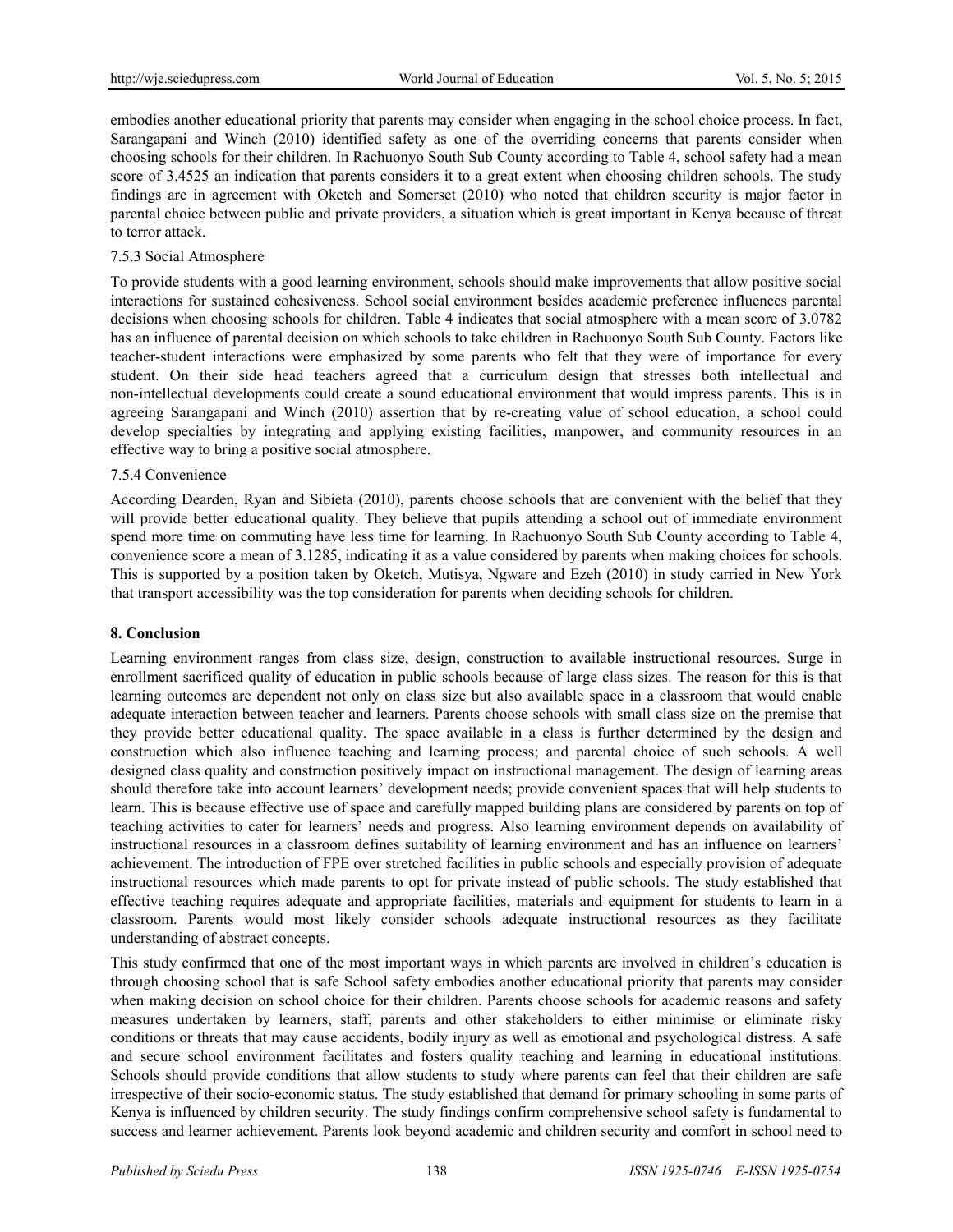be emphasized. It is important to note that parents prefer schools that perform the core functions of educating children in a safe environment, irrespective of social class. Therefore, school safety is an integral and indispensable component of the teaching and learning process; and indeed no meaningful teaching and learning can take place in an environment that is unsafe and insecure to both learners and staff.

The study findings also asserted that school social environment besides academic preference influence some parents when choosing a school for their children. The social environment which is defined by teacher-pupil relationship, discipline and the diversity of the school determine choice by parents. To provide students with a good learning environment, schools should make improvements that allow positive social interactions for sustained cohesiveness. The study findings showed that most parents do not feel the need to examine all the alternatives; rather, they wanted to find schools with a strong disciplinary climate and a positive social atmosphere. In practice, parents whether with a college education or not are concerned with school social acceptance and teaching values for consideration in deciding children education. Parents do not base their choice of school on academic quality alone because disciplinary climate and social atmosphere is equally of importance. Parents also give consideration to teacher-student interactions to which some parents who feel that it is important that every student feel respected.

Lastly this study established that parents choose schools that are convenient with the belief that they will provide better educational quality. They believe that pupils attending a school out of immediate environment spend more time on commuting have less time for learning. Parents typically choose a school de facto, according to where they live as a convenience when deciding on children's education. In rural Kenyan most schools do not provide transportation to and from the schools, and to parents here convenience includes issues associated with distance to and from school. Those who are most likely to say that location is important are those who are least likely to have resources necessary to sustain daily transportation to and from a faraway school. Pupils attending a school out of immediate environment spend more time on commuting have less time for learning. The more time a pupil spends on school work, the more learning and stronger willingness to acquire more knowledge and studying in a school outside the zone could have negative impact on learning. In conclusion, school location has an influence on parents' decision on schools and the main consideration is travel distance to school.

#### **9. Recommendations**

The study recommends that schools should have well designed and constructed classrooms for moderate enrollment and provide adequate instructional resources. Secondly, for meaningful teaching and learning can take place, school environment should be safe and secure. Thirdly, schools should make improvements that allow positive social interactions for sustained cohesiveness. Thirdly, parents should play a positive role in schools nearer home to provide quality education to enable them have their children at schools closer home.

#### **Reference**

- Asadullah, M. Niaz & Chaudhury, N. (2010). Religious schools, social values and economic attitudes: Evidence from Bangladesh. *World Development*, *38*(2), 205-217. http://dx.doi.org/10.1016/j.worlddev.2009.10.014
- Ashon-Cudjiw, J. (2009). *Making the Right Choice of Second-Cycle Institutions for your BECE Child.* Cape Coast: Catholic Mission Press.
- Bagley, C., Woods, P. A., & Glatter, R. (2001). Rejecting Schools: Towards a fuller understanding of the process of parental choice. *School Leadership & Management: Formerly School Organisation, 21*(3), 309-325. http://dx.doi.org/10.1080/13632430120074455
- Dearden, L., C. Ryan., & L. Sibieta. (2010). *What determines private school choice? A Comparison between the UK and Australia*. IFS Working Paper 10/22.
- Glennerster R, Kremer M., Mbiti I., & Takavarasha K. (2011). Access and Quality in the Kenyan Education System. J-PAL, Massachusetts Institute of Technology.
- Huisman, J., & Smits, J. (2009). Effects of Household- and District-Level Factors on Primary School Enrollment in 30 Developing Countries. *World Development, 37*(1), 179-193. http://dx.doi.org/10.1016/j.worlddev.2008.01.007
- Johnson, C., & Bowles, M. T. (2010). Making the Grade? Private Education in Northern India. *Journal of Development Studies, 46*(3), 485-505. http://dx.doi.org/10.1080/00220380903002939
- Kindiki, J. (2009). Effectiveness of communication on student Discipline in Secondary Schools in Kenya.